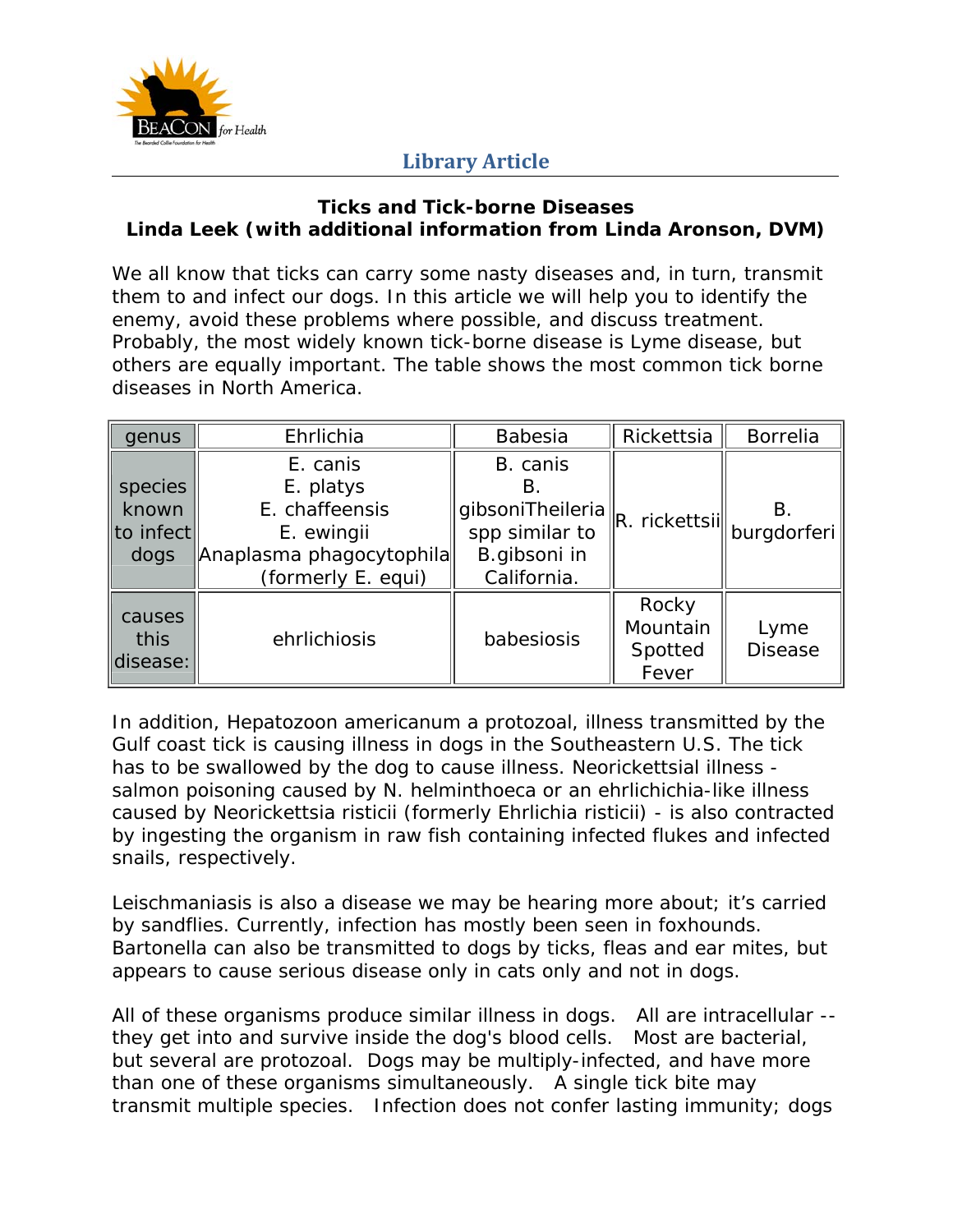

can easily become re-infected. Dogs may test positive without showing signs of illness. Veterinarians have not reached a consensus as to whether positive dogs should be treated, although currently if the dog lives in an endemic region, treatment is advised.

These organisms have profound depressive effects on the host's immune system. This is manifested in a lack of antibodies and vulnerability of the infected animal to secondary infections. They can also cause the host to mount immune reactions against its own cells, resulting in the destruction of blood cells or blood cell progenitors in the bone marrow. Joints may become inflamed and swollen, and joint fluid shows all the characteristics of autoimmune polyarthritis. Lyme nephritis – a protein losing disease affecting the kidney and resembling the effects of systemic lupus erythematosus – is being widely reported. Affected dogs may also suffer from other autoimmune disorders such as inflammatory bowel syndrome, myositis, and uveitis. Many affected dogs are reported to suffer from skin "allergies", another indication of immune system dysfunction. At this time, there is no evidence that these autoimmune manifestations require genetic predisposition.

In the early, acute stages dogs are lethargic, off their food, have a fever and swollen lymph nodes. There may be a watery discharge from the nose, increased discharge from the eyes, increased light sensitivity, cough, lameness, joint swelling and pain, recurrent diarrhea, vomiting of bile, loss of weight and muscle mass, and increased thirst. A few dogs have seizures and increased irritability/aggression is also reported. Blood work will show low platelet counts (especially with ehrlichia), anemia (especially with Babesia) – although extremely high red cell, white cell and or platelet counts have also been reported – as well as elevated liver enzymes and low total blood protein in some cases. Low blood glucose can accompany Babesia and make prognosis worse. Most dogs will show one or more sign of infection; however, symptoms may be so mild they are not recognized.

Dogs may enter a sub-clinical stage, during which there are no symptoms and it appears healthy. This can last for weeks or years, especially if the dog's immune system is strong. Stress – physiological or psychological – can weaken the immune system and lead to chronic stage symptoms. At this time, the organisms enter the brain and nervous tissue or various internal organs – liver, spleen, kidneys, uterus, ovaries, testes and/or bone marrow. Because so many systems may be affected, it is usually more difficult to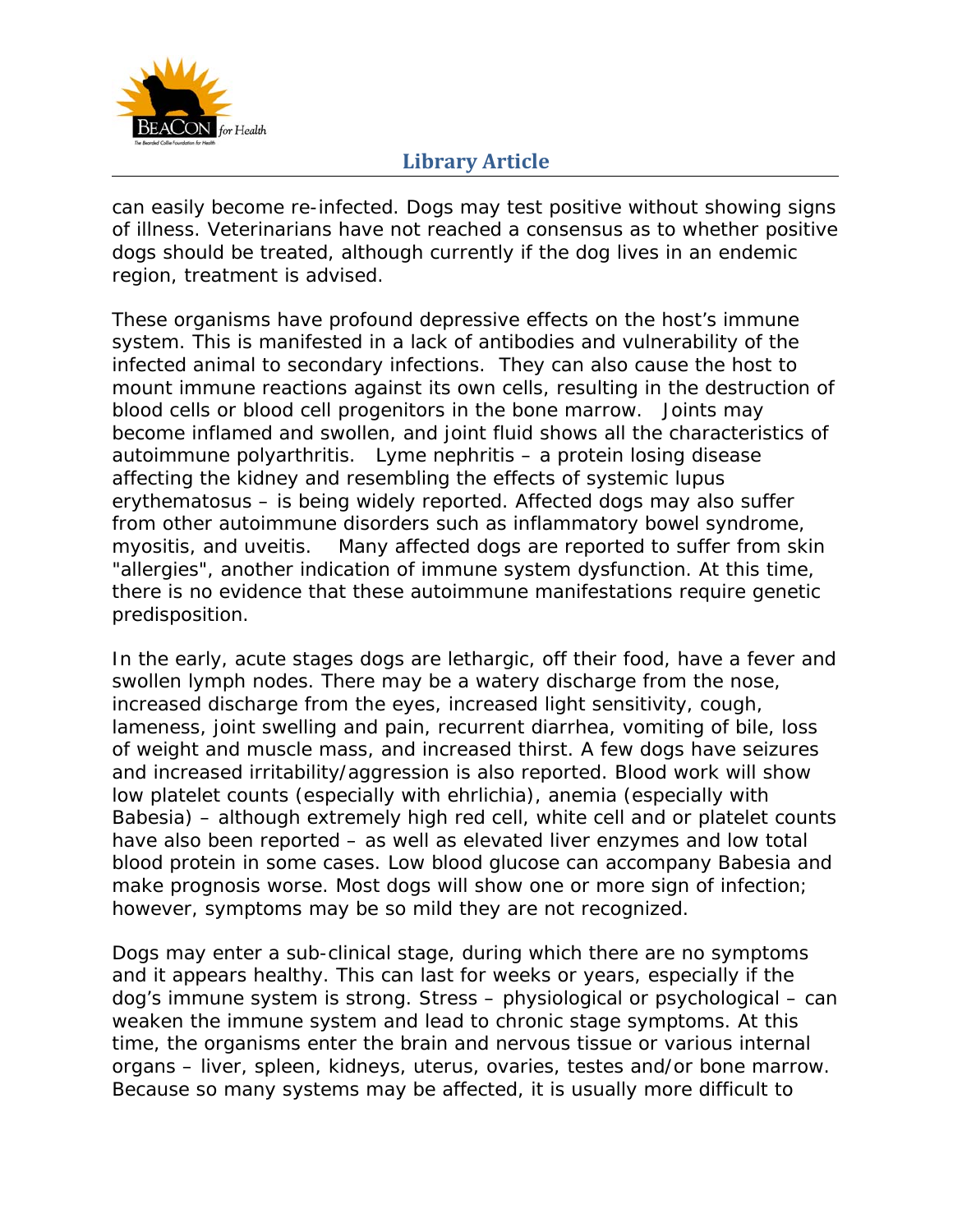

identify the cause. The resulting illnesses can be severe and life threatening. These include problems seen with the acute phase of disease, although usually in a more severe form. Facial paralysis (Bell's palsy) and thyroid suppression (including elevated thyroid antibodies) are more common in chronic illness. Infection can also cause a number of reproductive problems, including sterility, abnormal heat cycles, resorption and abortion of litters, as well as puppies born infected. There is some indication that rickettsial infections may have the potential to trigger the development of lymphosarcoma. *Ehrlichia canis* has been associated with meningitis and uveitis in dogs, and Leishmania has been associated with uveitis. Uveitis is inflammation of all or part of the uvea - the vascular layer of the eyeball that includes the iris. It is often the result of autoimmune disease.

Tick-borne infections are commonly misdiagnosed. Symptoms may be very similar to fungal diseases - blastomycosis and Valley Fever. Tick-borne infections may be misdiagnosed as lupus (especially as many result in a positive ANA test), autoimmune hemolytic anemia, idiopathic thrombocytopenia, inflammatory bowel disease, polyarthritis, rheumatoid arthritis – or general "autoimmune disease," lymphosarcoma, leukemia, encephalitis, epilepsy, myositis or even brucellosis.

So, how do we know if our dog is infected and, by what? These diseases show a definite regional distribution, but with our increasingly mobile society they have spread to all of the lower 48 states. If your dog could have been exposed to a tick bite, the possibility of infection is there. A good first attempt at determining if your dog has been infected is the "Snap 3Dx Test" that can be done right at your Vet's office. While its main use is to test for Heartworm infection, it also checks for Lyme and *Ehrlichia canis*. It's a good idea to have this test run routinely at least once a year. If it is negative, you can probably rule out infection with Lyme disease and E.canis, unless there are other symptoms; but, dogs that have been vaccinated for Lyme disease will usually test positive and, as we have seen, there are many other tick borne and related diseases, so if your dog does test positive or is showing signs of tick borne disease and tests negative, more extensive testing is definitely called for. The quantitative C 6 assay will distinguish vaccinated from infected dogs. Most tests look for the presence of antibodies to the organism. While high levels indicate infection, low levels may mean the dog has mounted a successful response to the disease or that his suppressed immune system was unable to respond appropriately. Given that the tick borne illnesses cause profound immunosuppression, negative antibody tests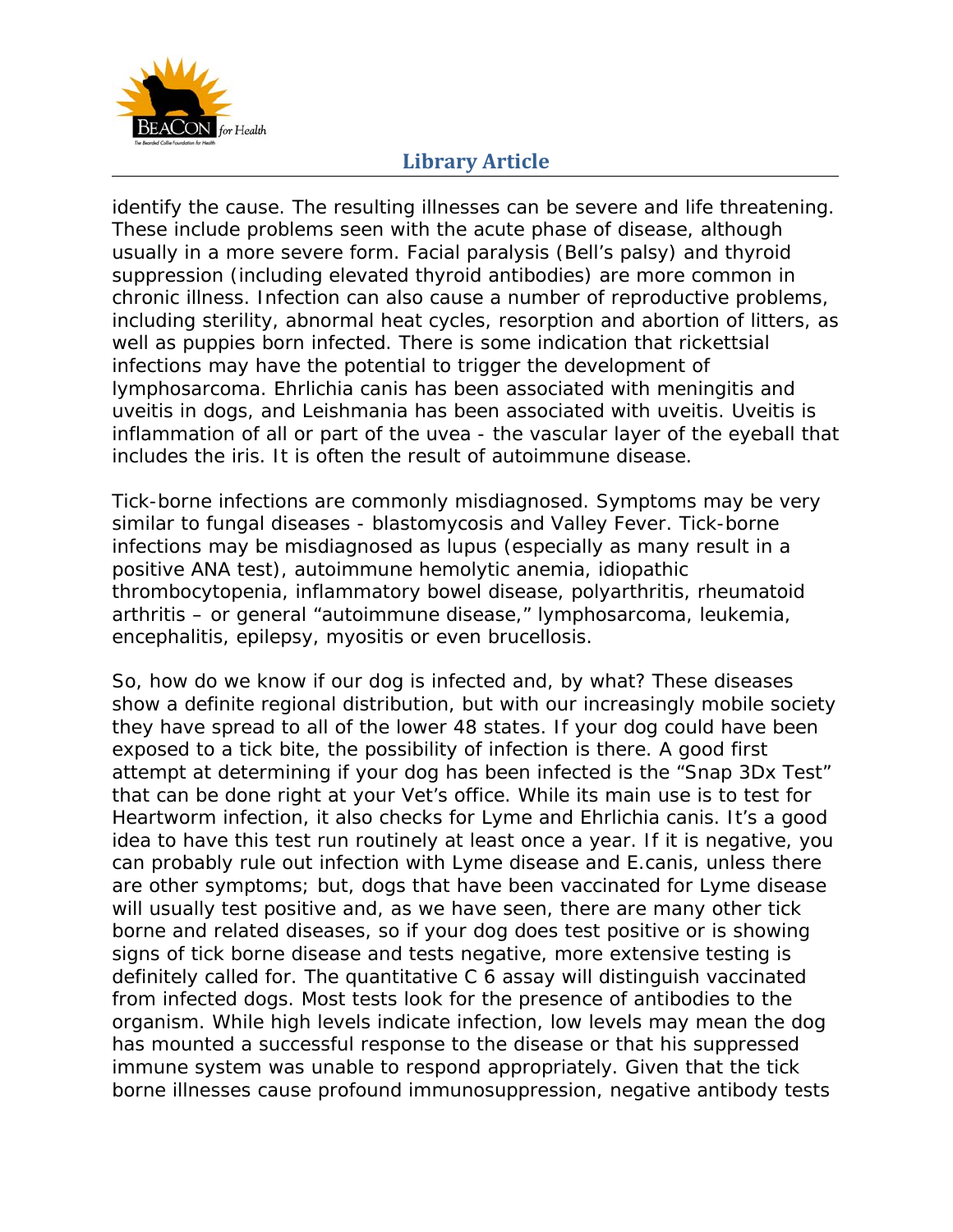

cannot rule out disease, especially in symptomatic dogs. These tests are also very specific and you may not be testing for the right disease.

Blood smears may pick up organisms causing ehrlichia or Babesia; but, even when the diseases are most active, the number of organisms in the blood is usually low and they are easily missed. Polymerase chain reaction (PCR) testing can be used to look for evidence of organisms in tissues other than blood, e.g. testes, bone marrow; however, it is usually only available at research labs, is highly specific to a particular strain of each disease organism and cannot distinguish live from dead organisms.

What if your dog has shown no symptoms of disease but comes up positive on the Snap test for either Lyme or Erlichiosis? It is probably best to assume your dog is infected if it tests positive and proceed with treatment. Many dogs will display a notably higher energy level once treatment has been started and improved state of health indicating that they were in fact affected. Unless your dog shows symptoms of tick borne disease, it probably is not cost effective to test for each of these diseases routinely. Your vet will know what diseases are most likely in your area; but, be sure to let him know if your dog has been traveling to other areas with you.

The initial treatment for tick borne diseases is usually doxycycline, which appears to be far more effective than amoxicillin. Doses should be high (5mg/pound body weight twice a day) and continued for a minimum of two months. Make sure to give the antibiotic with meals, and adding probiotics (eg PB-8) to replace the normal gastrointestinal flora killed by the antibiotics,may reduce gastrointestinal upset. If your dog shows neurological signs, other drugs, such as minocycline or ceftriaxone (Rocephin), cross the blood brain barrier, while doxycycline does not. Doxycycline is also unable to clear Babesia infections, and the drug of choice is usually imidocarb following pretreatment with atropine. A newer treatment is atovaquone with azithromycin. There is some indication that if treatment is not initiated within a month of infection these diseases may be suppressed but never cleared from the body. It is impossible to tell a flare up from a previous infection from a new infection, and previous infection does not confer any immunity to the dog for future exposure to the infective organism, or to other tick borne diseases.

There is much debate as to whether prednisone and other steroids should be used concurrently with antibiotics in treating tick borne diseases. Steroids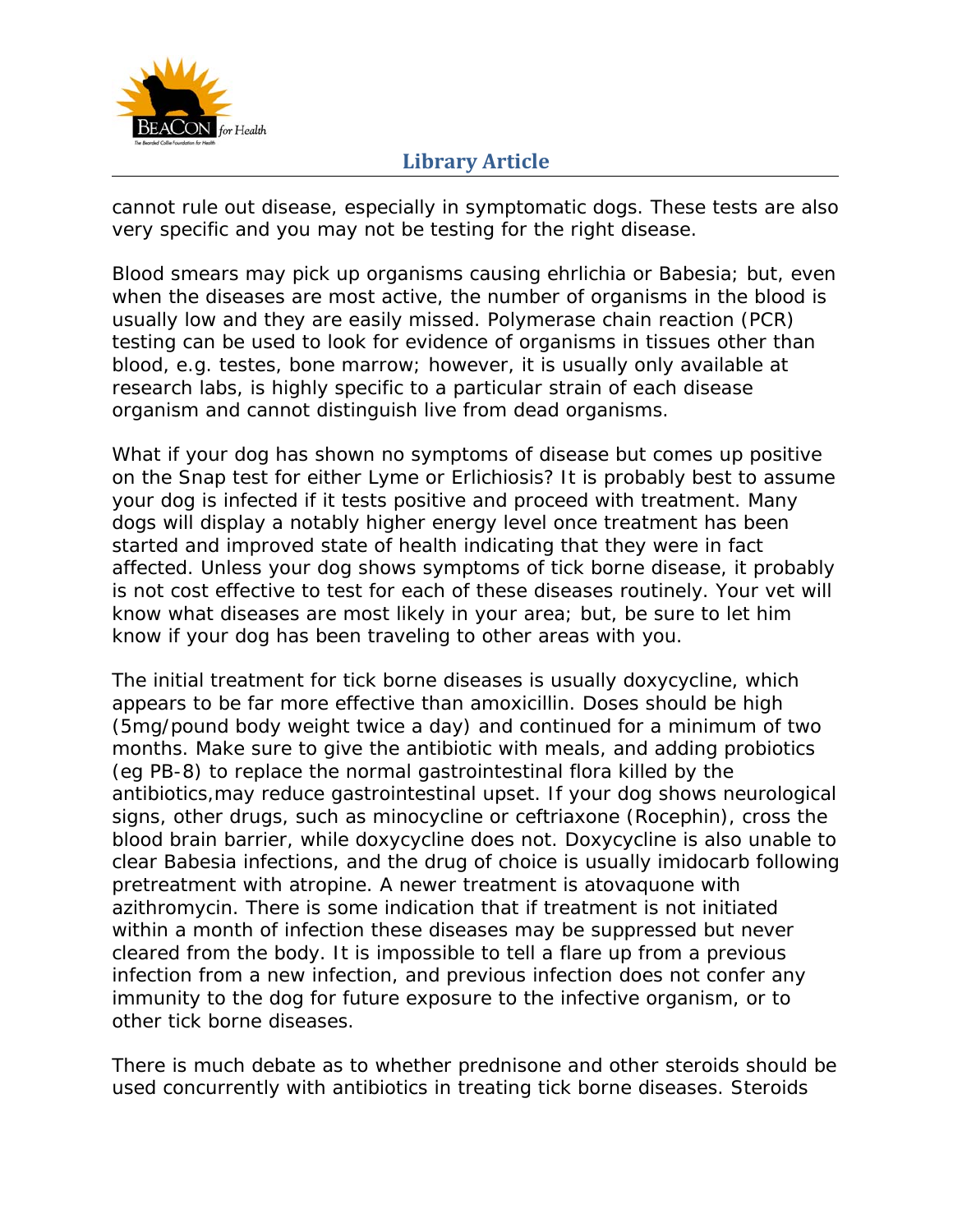

suppress the immune system, reducing its ability to work with antibiotics to kill the offending bacteria. This may be especially true when treating with doxycycline, which requires that the dog's immune system play an active role in killing the targeted bacteria. Also, many tick-borne infections are quite immunosuppressive. However, many tick-borne diseases trigger a wide array of autoimmune problems in infected dogs. Once triggered, these autoimmune processes may persist after the infecting organism is cleared. Each case must be reviewed to determine the most appropriate treatment. Some dogs may need transfusions. All dogs will benefit from a diet with good quality, easily digestible animal protein.

**VACCINATION:** The first thing to remember is that the only tick borne infection for which vaccines exist is Lyme disease, so the dog will still be at risk for other diseases often transmitted by the same tick. The vaccines are only good for one year **maximum**. The vaccines available all induce antibodies to a protein expressed by the bacteria while the tick is feeding. Once in the dog's body, this antigen is no longer expressed. Some vaccines attempt to induce antibodies to other antigens expressed once the bacterium is in the dog. These change rapidly – one of the reasons the body has difficulty responding to infection unaided. If you decide to vaccinate, I would recommend using the Recombitek Lyme vaccine, which is only effective against bacteria in the tick. Unlike other vaccines, it is not heavily adjuvinated, and as most now know, adjuvants are probably more likely to cause adverse vaccine reactions than the vaccine itself. Vaccinosis reactions and immune-mediated problems can result from these vaccines. If you live in a highly endemic area, you may feel vaccination is advisable. However, other steps must be taken to protect your dog from ticks and the other diseases they carry.

#### **Prevention of Tick Borne Diseases**

While different species of ticks carry these diseases, depending upon the region and disease, prevention is similar for all tick borne diseases. One common misconception is that ticks are mostly in wooded areas. In fact they are found primarily on the ground or the first few inches of vegetation and do not fall from trees.

TICK REMOVAL: It is generally believed that disease cannot be transmitted from the tick to an animal for 24 to 48 hours after initial attachment; although, this may not always be the case. No matter what other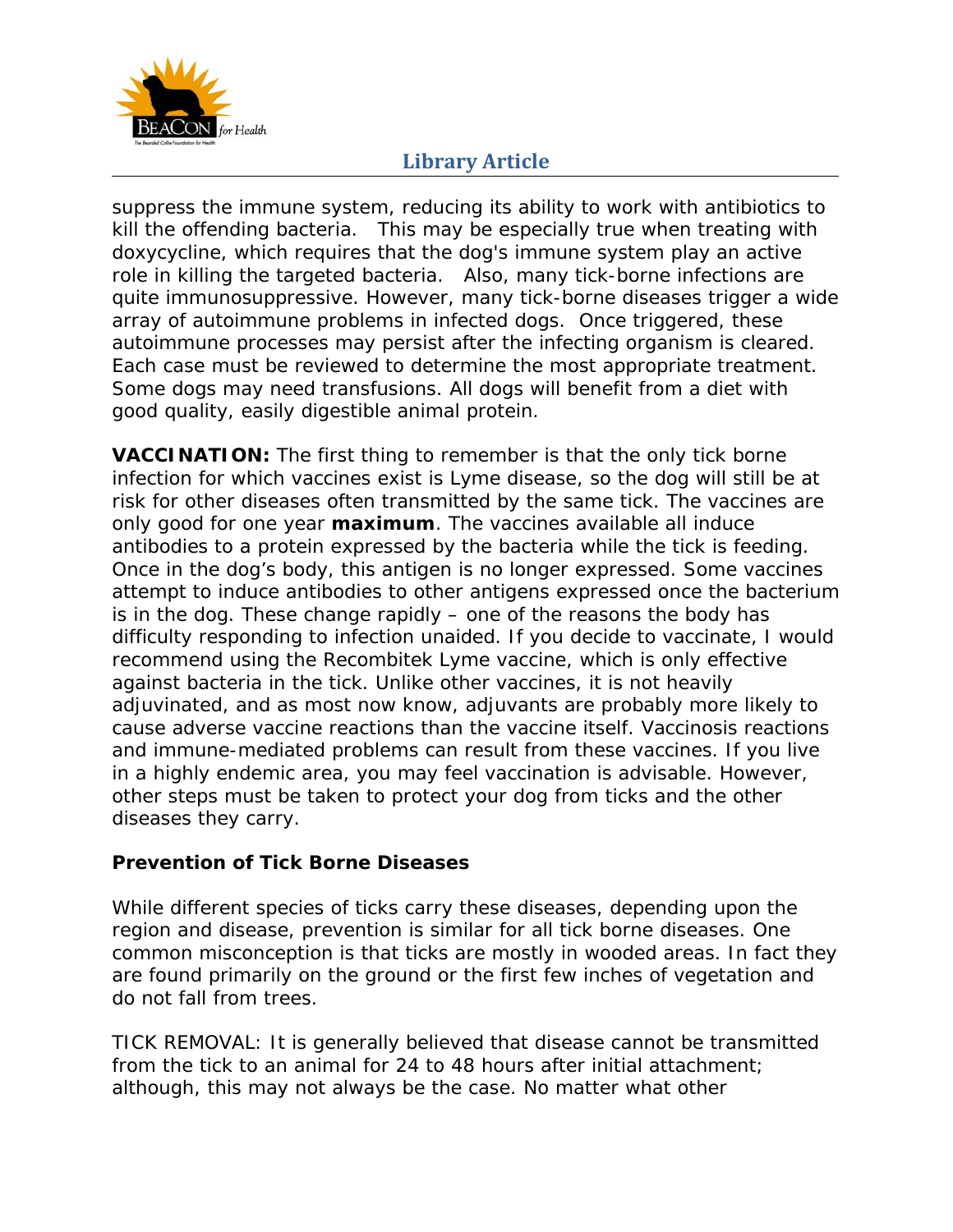

preventative steps you take, you should go over your dog every day and remove attached ticks. To remove the tick, use tweezers or a tick remover. Grip the tick as close to the skin as possible and gently, but firmly, pull the tick straight out. A little alcohol dropped on the head of the tick may cause it to loosen its attachment and make removal easier. Dispose of the tick in alcohol. Disinfect the attachment point. If you've been walking in the woods with your dog, you can often find the ticks crawling on your dog before they attach within the next half hour or so. Just drop them into alcohol.

There are numerous products that can be used for tick control. Be advised that no product is 100% foolproof. Always be sure to apply the product as directed and dispose of containers appropriately. Topicals will come off in the environment and when you pet your dog. As a personal note, I use Frontline Plus and have found attached and live feeding ticks on my dog. The following are products that deter and can kill ticks:

K9 ADVANTIX: This is a topical treatment which contains imidacloprid and permethrin. It repels mosquitoes, as well as repelling and killing fleas and ticks. It also kills flea larvae. Studies have shown 100% efficacy in preventing Lyme infection after 25 days under lab conditions. However, in the real world efficacy may be reduced by bathing or frequent immersion in water, and the product may need to be applied more frequently than the label suggests.

FRONTLINE & FRONTLINE PLUS: These are topical gels or sprays containing fipronil, the Plus also contains –(S)- methoprene, which is a growth regulator and prevents fleas laying fertile eggs. The Frontline products kill fleas and ticks and are good for about 30 days. It was slightly less effective in protecting against Lyme infection in lab tests (about 80%) than K9 Advantix.

Using either of these products should not preclude your checking your dog for ticks. While quite effective, ticks are able to attach and survive to feed, especially on the dog's head. They also control fleas. You should not bathe your dog within 2 days before or after application to ensure the product's effectiveness.

PREVENTIC TICK COLLAR: This is a collar which kills and detaches ticks within hours and prevents new ticks from attaching for up to three months. Amitraz (the active ingredient in the tick collar) interferes with the